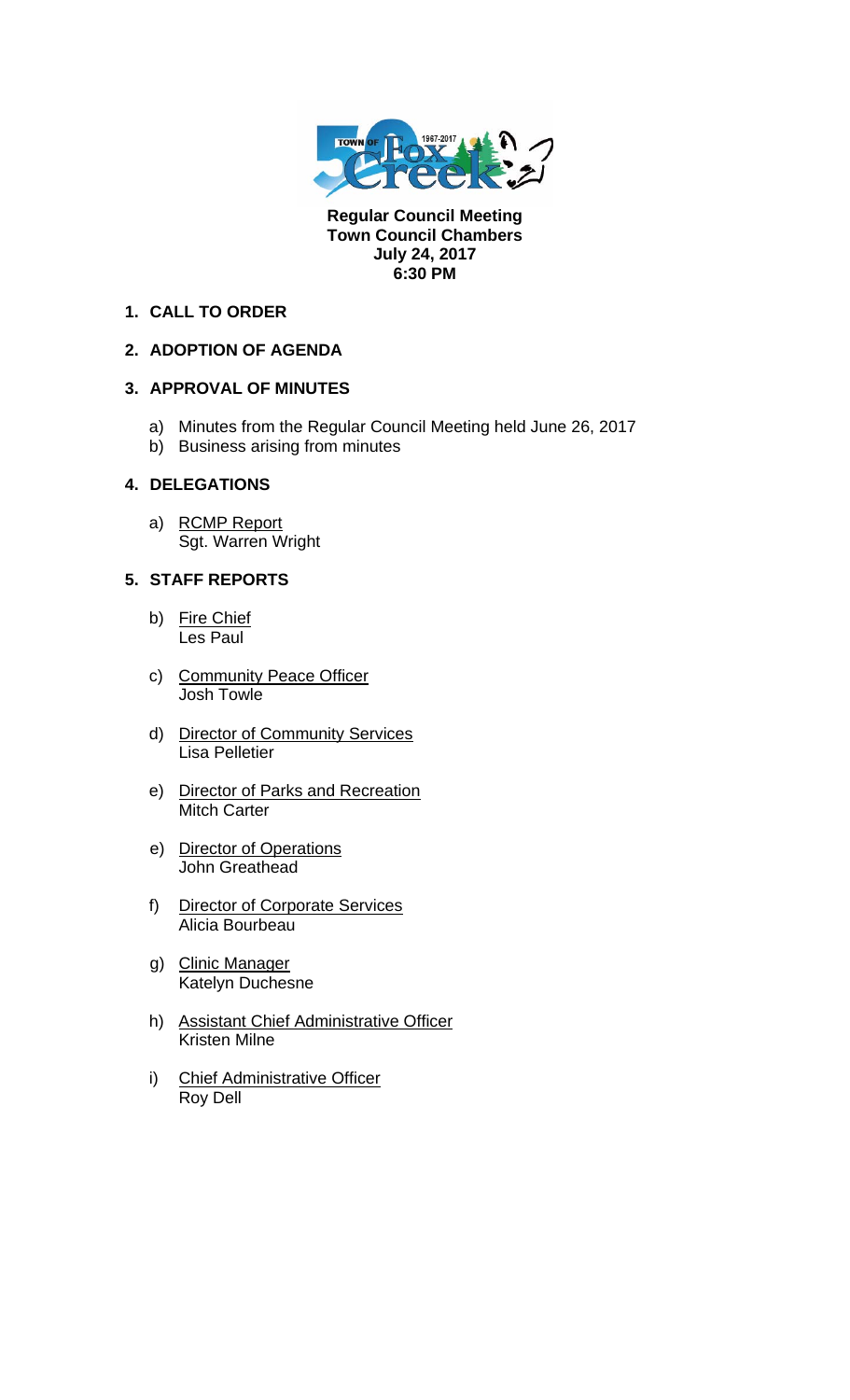### **6. BYLAWS / POLICIES**

- a) Bylaw 793-2017 Operating Line Borrowing Bylaw Alicia Bourbeau, Director of Corporate Services
- b) Bylaw 794-2017 Fire Hall Borrowing Bylaw Alicia Bourbeau, Director of Corporate Services
- c) Bylaw 795-2017 Multi-Use Borrowing Bylaw Alicia Bourbeau, Director of Corporate Services
- d) Mid-Season Rates for Seasonal Camping Roy Dell, Chief Administrative Office for Mitch Carter

# **7. ACCOUNTS PAYABLE**

a) Account Payables – For Period Ending July 19, 2017 Alicia Bourbeau, Director of Corporate Services

# **8. OLD BUSINESS**

a) Fox Creek Skate Park Chris Stadnyk, Councillor

#### **9. NEW BUSINESS**

a) 2017 Municipal Election Roy Dell, Chief Administrative Officer for Kristen Milne

### **10. COUNCIL'S REPORTS**

### **11. REPORTS AND CORRESPONDENCE FOR INFORMATION**

- a) Council Calendar Report for Information
- b) Repsol Approval from Alberta Energy Regulator under Play-Based Regulation – Report for Information
- c) Alberta Urban Municipalities Association (AUMA) Rebate in Recognition Correspondence for Information
- d) Pembina Pipeline Crooked Lake Pipelines Project Update Correspondence for Information
- e) ATCO Project Update Fox Creek Substation Expansion Correspondence for Information
- f) Alberta Utilities Commission Applications for a new substation Report for Information
- g) MADD Canada Message Yearbook Correspondence for Information
- h) Letter from Minister Ricardo Miranda Stars of Alberta Volunteer Award Correspondence for Information
- i) Alberta Recreation and Parks Association Professional Development and Education for Municipal Staff – Correspondence for Information
- j) Whitecourt Establishment of a Regional Economic Development Alliance Correspondence for Information

### **12. MOTION REVIEW**

a) Review of 2017 Council Motions Roy Dell, Chief Administrative Officer

#### **13. COUNCIL HIGHLIGHTS**